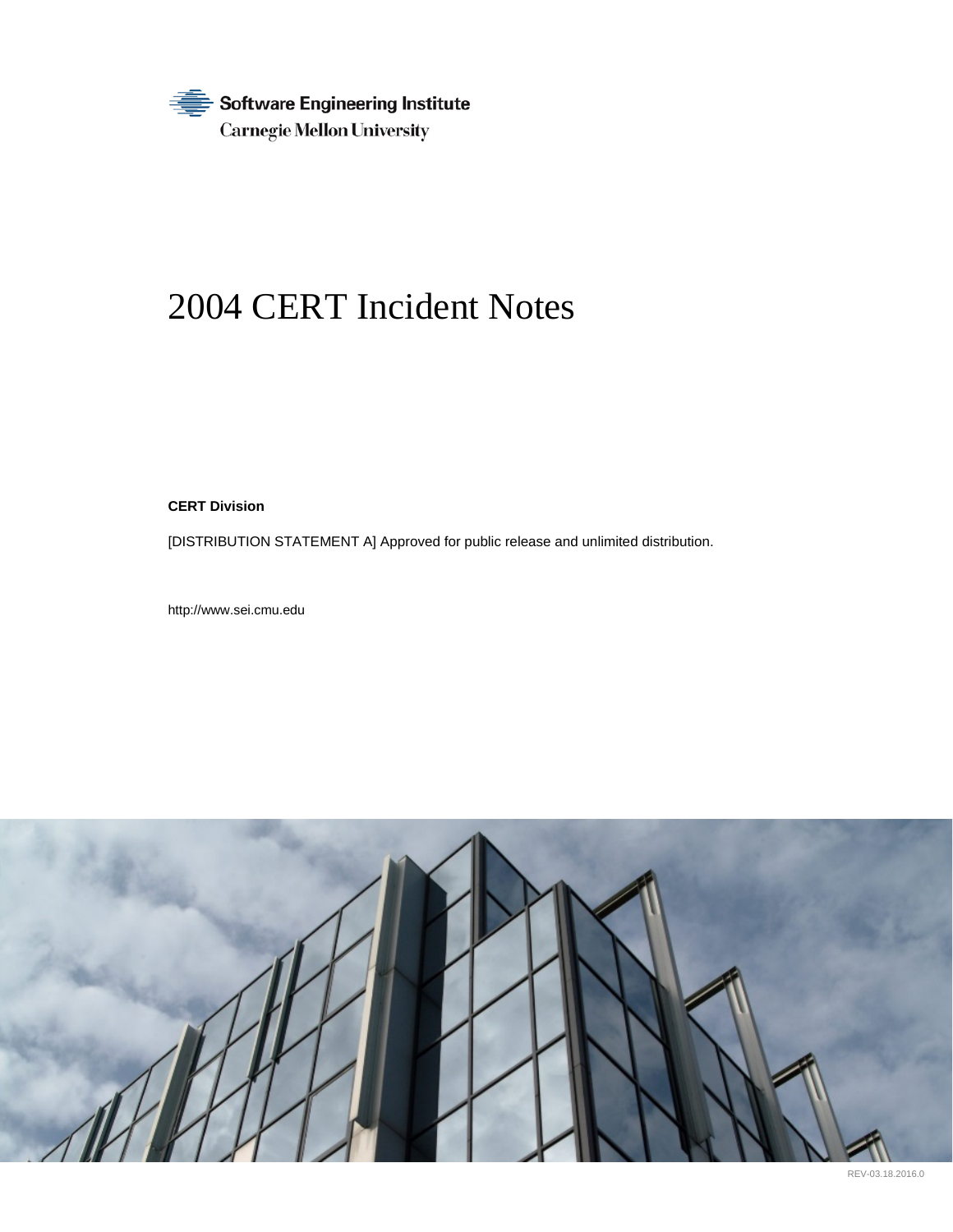Copyright 2017 Carnegie Mellon University. All Rights Reserved.

This material is based upon work funded and supported by the Department of Defense under Contract No. FA8702-15-D-0002 with Carnegie Mellon University for the operation of the Software Engineering Institute, a federally funded research and development center.

The view, opinions, and/or findings contained in this material are those of the author(s) and should not be construed as an official Government position, policy, or decision, unless designated by other documentation.

References herein to any specific commercial product, process, or service by trade name, trade mark, manufacturer, or otherwise, does not necessarily constitute or imply its endorsement, recommendation, or favoring by Carnegie Mellon University or its Software Engineering Institute.

This report was prepared for the

SEI Administrative Agent AFLCMC/AZS 5 Eglin Street Hanscom AFB, MA 01731-2100

NO WARRANTY. THIS CARNEGIE MELLON UNIVERSITY AND SOFTWARE ENGINEERING INSTITUTE MATERIAL IS FURNISHED ON AN "AS-IS" BASIS. CARNEGIE MELLON UNIVERSITY MAKES NO WARRANTIES OF ANY KIND, EITHER EXPRESSED OR IMPLIED, AS TO ANY MATTER INCLUDING, BUT NOT LIMITED TO, WARRANTY OF FITNESS FOR PURPOSE OR MERCHANTABILITY, EXCLUSIVITY, OR RESULTS OBTAINED FROM USE OF THE MATERIAL. CARNEGIE MELLON UNIVERSITY DOES NOT MAKE ANY WARRANTY OF ANY KIND WITH RESPECT TO FREEDOM FROM PATENT, TRADEMARK, OR COPYRIGHT INFRINGEMENT.

[DISTRIBUTION STATEMENT A] This material has been approved for public release and unlimited distribution. Please see Copyright notice for non-US Government use and distribution.

This material may be reproduced in its entirety, without modification, and freely distributed in written or electronic form without requesting formal permission. Permission is required for any other use. Requests for permission should be directed to the Software Engineering Institute at [permission@sei.cmu.edu.](mailto:permission@sei.cmu.edu)

CERT® and CERT Coordination Center® are registered in the U.S. Patent and Trademark Office by Carnegie Mellon University.

DM17-0052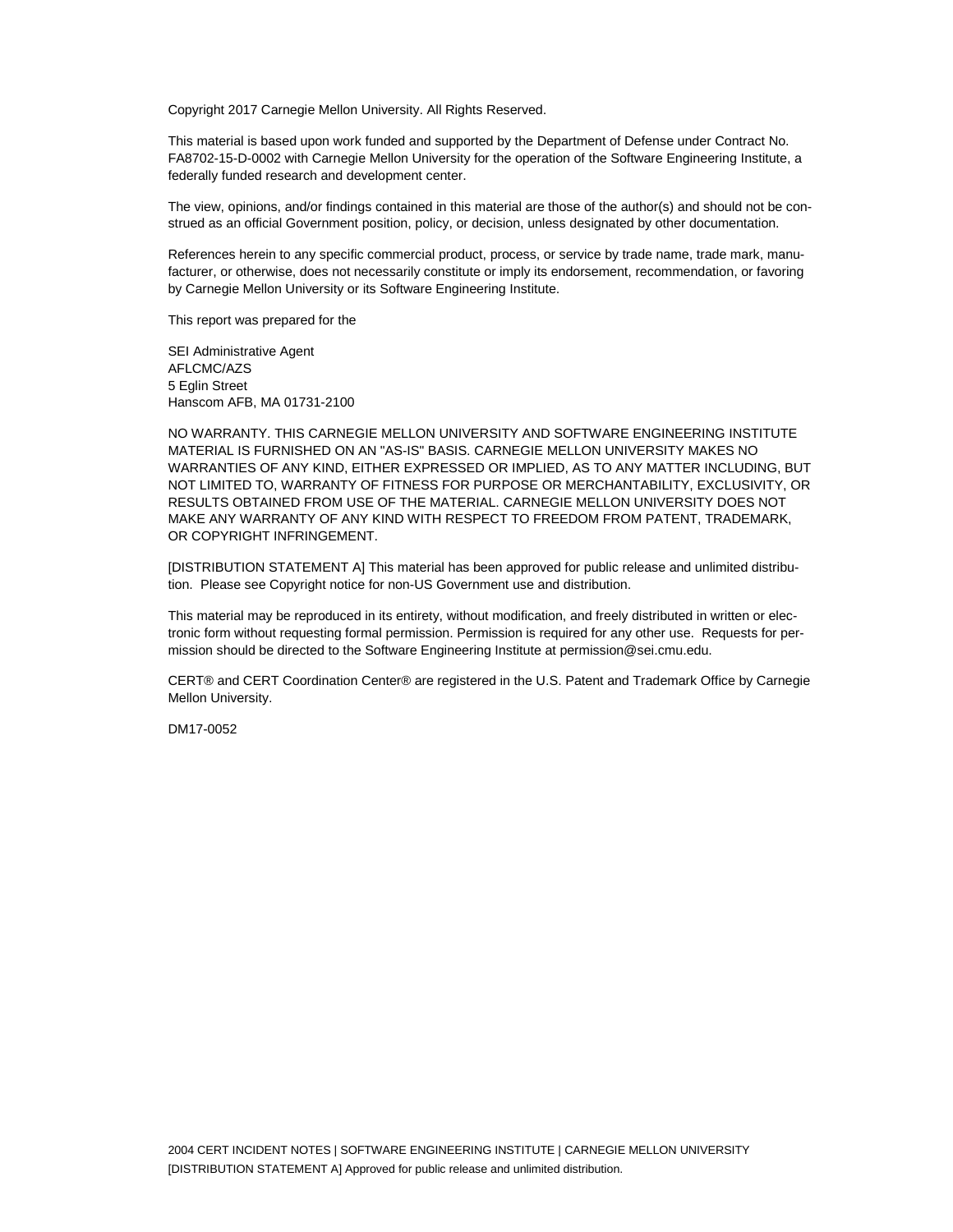## **Table of Contents**

| IN-2004-01: W32/Novarg.A Virus |  |
|--------------------------------|--|
| IN-2004-02: W32/Netsky.B Virus |  |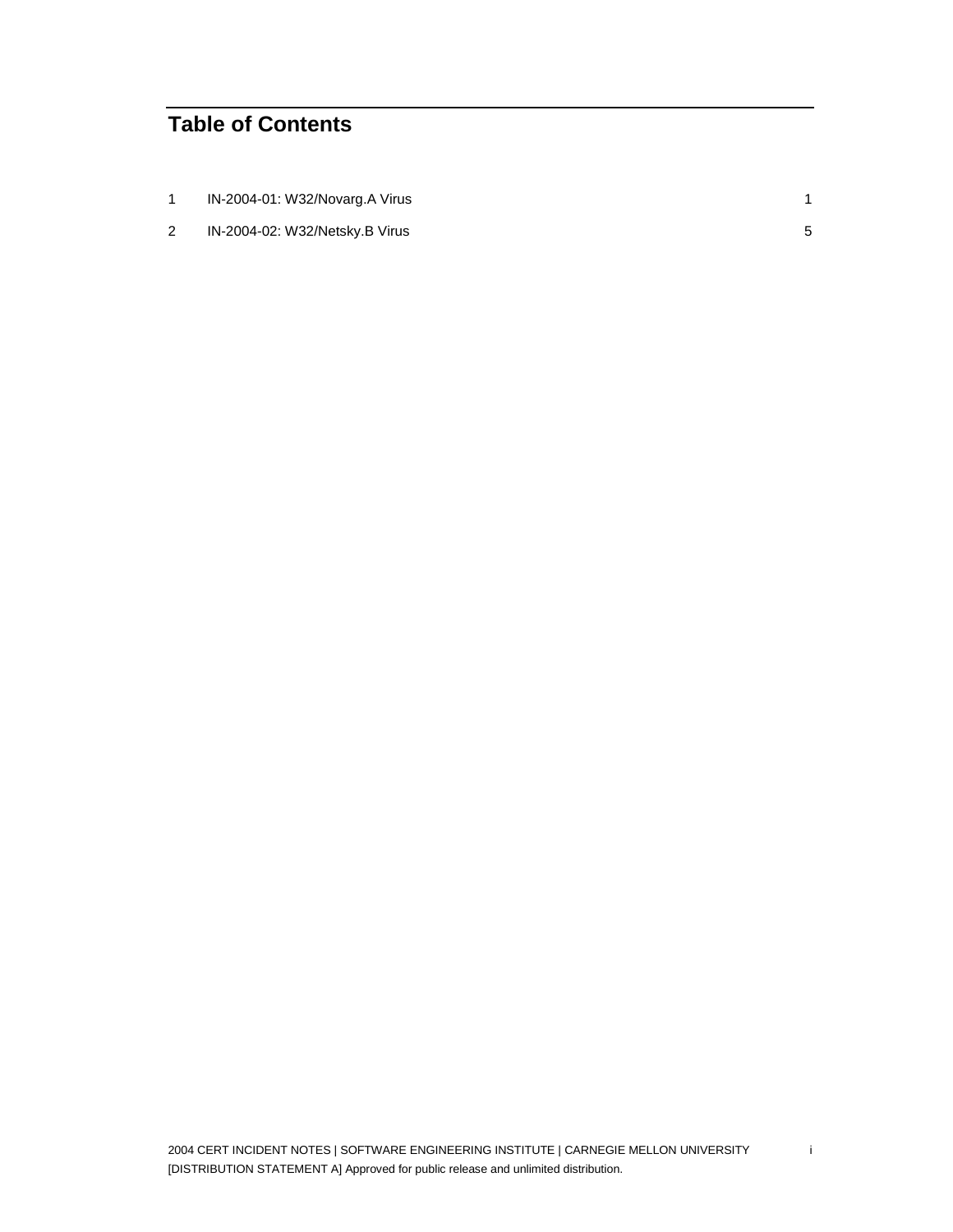## <span id="page-3-0"></span>**1 IN-2004-01: W32/Novarg.A Virus**

Release Date: January 27, 2004 Last Updated: January 30, 2004

#### **Overview**

The CERT/CC has been receiving reports of a new mass-mailing virus known as W32/Novarg.A, W32/Shimg, or W32/Mydoom that has been reported to open a backdoor to the compromised system and possibly launch a denial-of-service attack at a fixed time in the future.

#### **Description**

The W32/Novarg.A virus attempts to do the following:

- Modify various Windows registry values so that the virus is run again upon reboot
- Open a listening TCP port in the range of 3127-3198, suggesting remote access capabilities
- Install a copy of itself in the C:\Program Files\KaZaA\My Shared Folder\ folder, which will be available for download by KaZaA users

The virus arrives as an email message with a 22,528-byte attachment that has a random filename with a file extension of .cmd, .pif, .scr, .exe, or .bat. The attachment may also arrive as a ZIP archive.

Some messages containing the virus have had the following characteristics:

```
Subject: <random>
From: <spoofed>
To: <email address>
Body: (The body has been reported to contain one of the following 
three messages.)
"The message cannot be represented in 7-bit ASCII encoding and has 
been sent as a binary attachment."
"The message contains Unicode characters and has been sent as a bi-
nary attachment."
"Mail transaction failed. Partial message is available."
```
In addition to the backdoor capabilities, the virus is also believed to have the capability to launch a distributed denial-of-service attack against a specific web site beginning on February 1, 2004. As with other malicious code having mass-mailing capabilities, W32/Novarg.A may cause "collateral" denial-of-service conditions in networks where either (a) multiple systems are infected, or (b) large volumes of infected mail are received.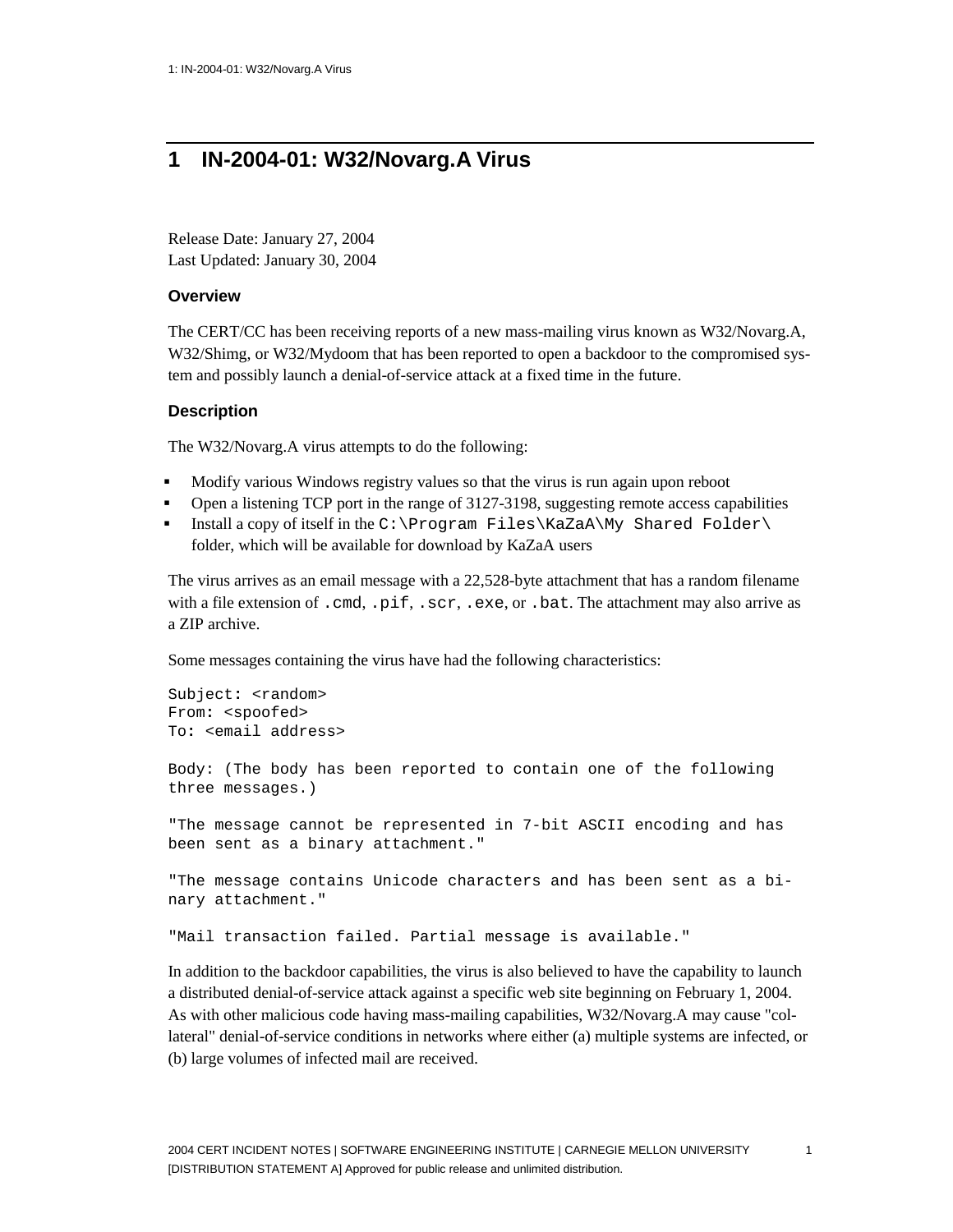The CERT/CC is continuing to analyze the malicious code and we will update this Incident Note as more information is confirmed.

Anti-virus vendors have developed signatures for W32/Novarg.A:

<http://www.sarc.com/avcenter/venc/data/w32.novarg.a@mm.html>

[http://www.trendmicro.com/vinfo/virusencyclo/de](http://www.trendmicro.com/vinfo/virusencyclo/default5.asp?VName=WORM_MIMAIL.R)[fault5.asp?VName=WORM\\_MIMAIL.R](http://www.trendmicro.com/vinfo/virusencyclo/default5.asp?VName=WORM_MIMAIL.R)

<http://us.mcafee.com/virusInfo/default.asp?id=mydoom>

<http://www.f-secure.com/v-descs/novarg.shtml>

<http://www.sophos.com/virusinfo/analyses/w32mydooma.html>

<http://www3.ca.com/virusinfo/virus.aspx?ID=38102>

#### **Solutions**

In addition to following the steps outlined in this section, the CERT/CC encourages home users to review the ["Home Network Security"](http://www.cert.org/tech_tips/home_networks.html) and ["Home Computer Security"](http://www.cert.org/homeusers/HomeComputerSecurity/) documents.

Run and maintain an anti-virus product

While an up-to-date antivirus software package cannot protect against all malicious code, for most users it remains the best first-line of defense against malicious code attacks. Users may wish to rea[d IN-2003-01](http://www.cert.org/incident_notes/IN-2003-01.html) for more information on anti-virus software and security issues.

Most antivirus software vendors release frequently updated information, tools, or virus databases to help detect and recover from malicious code, including W32/Novarg.A. Therefore, it is important that users keep their antivirus software up to date. The CERT/CC maintains a [partial list](http://www.cert.org/other_sources/viruses.html) of antivirus vendors.

Many antivirus packages support automatic updates of virus definitions. The CERT/CC recommends using these automatic updates when available.

#### Do not run programs of unknown origin

Never download, install, or run a program unless you know it to be authored by a person or company that you trust. Email users should be wary of unexpected attachments, while users of Internet Relay Chat (IRC), Instant Messaging (IM), and file-sharing services should be particularly wary of following links or running software sent to them by other users since these are commonly used methods among intruders attempting to build networks of distributed denial-of-service (DDoS) agents.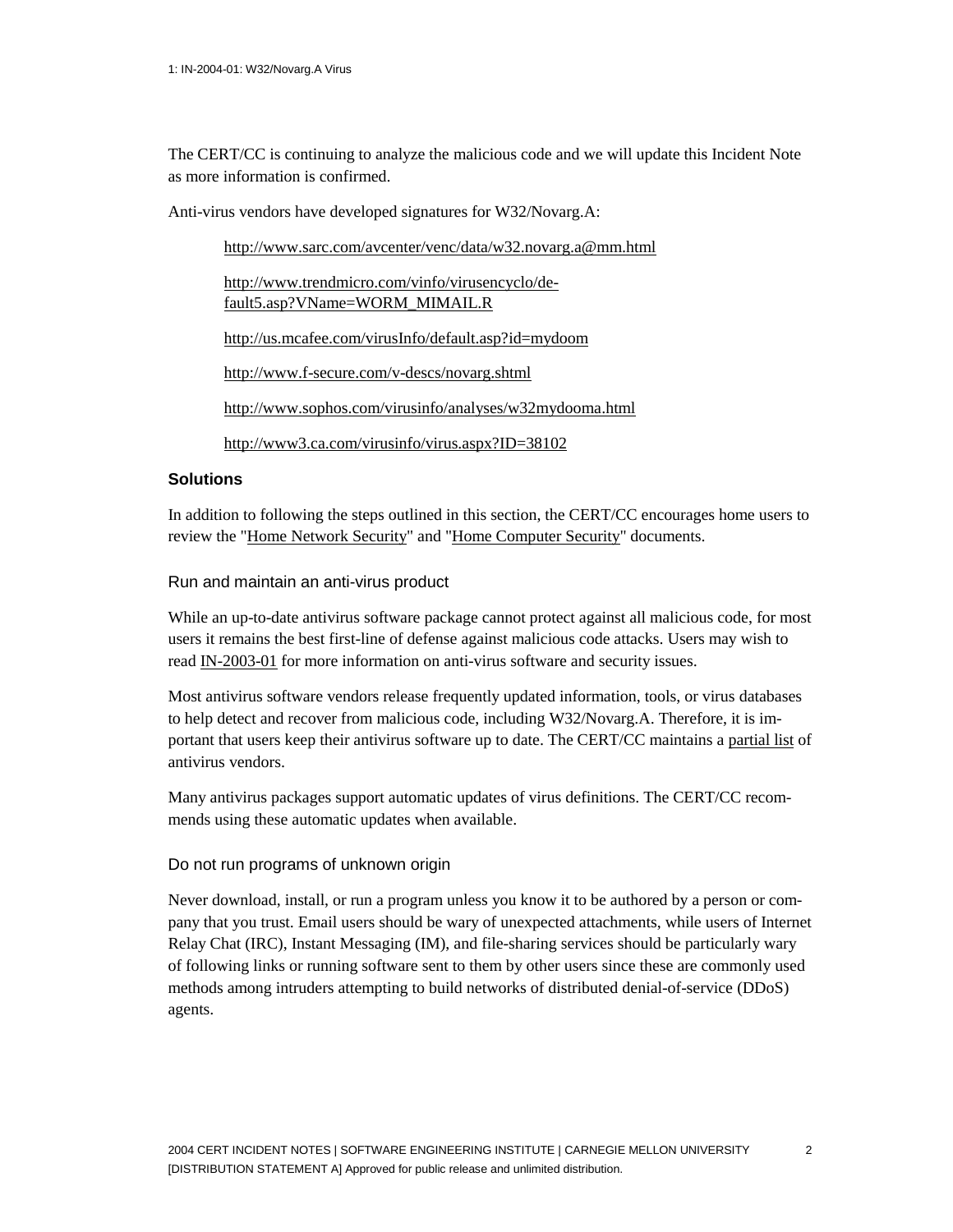#### Filter network traffic

Reports to CERT/CC indicate that the virus opens a listening TCP port in the range of 3127-3198. Sites should consider blocking both inbound *and* outbound traffic to these ports, depending on network requirements, at the host and network level.

If access cannot be blocked for all external hosts, the CERT/CC recommends limiting access to only those hosts that require it for normal operation. As a general rule, the CERT/CC recommends filtering **all** types of network traffic that are not required for normal operation.

#### Recovering from a system compromise

If you believe a system under your administrative control has been compromised, please follow the steps outlined in [Steps for Recovering from a UNIX or NT System Compromise.](http://www.cert.org/tech_tips/win-UNIX-system_compromise.html)

#### Reporting

The CERT/CC is tracking activity related to this virus as CERT#25304. Relevant artifacts or activity can be sent to [cert@cert.org wi](mailto:cert@cert.org)th the appropriate CERT# in the subject line.

**Authors**: Marty Lindner, Damon Morda, and Chad Dougherty

This document is available from: [http://www.cert.org/incident\\_notes/IN-2004-01.html.](http://www.cert.org/incident_notes/IN-2004-01.html)

#### **CERT/CC Contact Information**

**Email:** [cert@cert.org](mailto:cert@cert.org) **Phone:** +1 412-268-7090 (24-hour hotline) **Fax:** +1 412-268-6989 **Postal address:**

CERT Coordination Center Software Engineering Institute Carnegie Mellon University Pittsburgh PA 15213-3890 U.S.A.

CERT/CC personnel answer the hotline 08:00-17:00 EST(GMT-5) / EDT(GMT-4) Monday through Friday; they are on call for emergencies during other hours, on U.S. holidays, and on weekends.

#### Using encryption

We strongly urge you to encrypt sensitive information sent by email. Our public PGP key is available from [http://www.cert.org/CERT\\_PGP.key.](http://www.cert.org/CERT_PGP.key)

If you prefer to use DES, please call the CERT hotline for more information.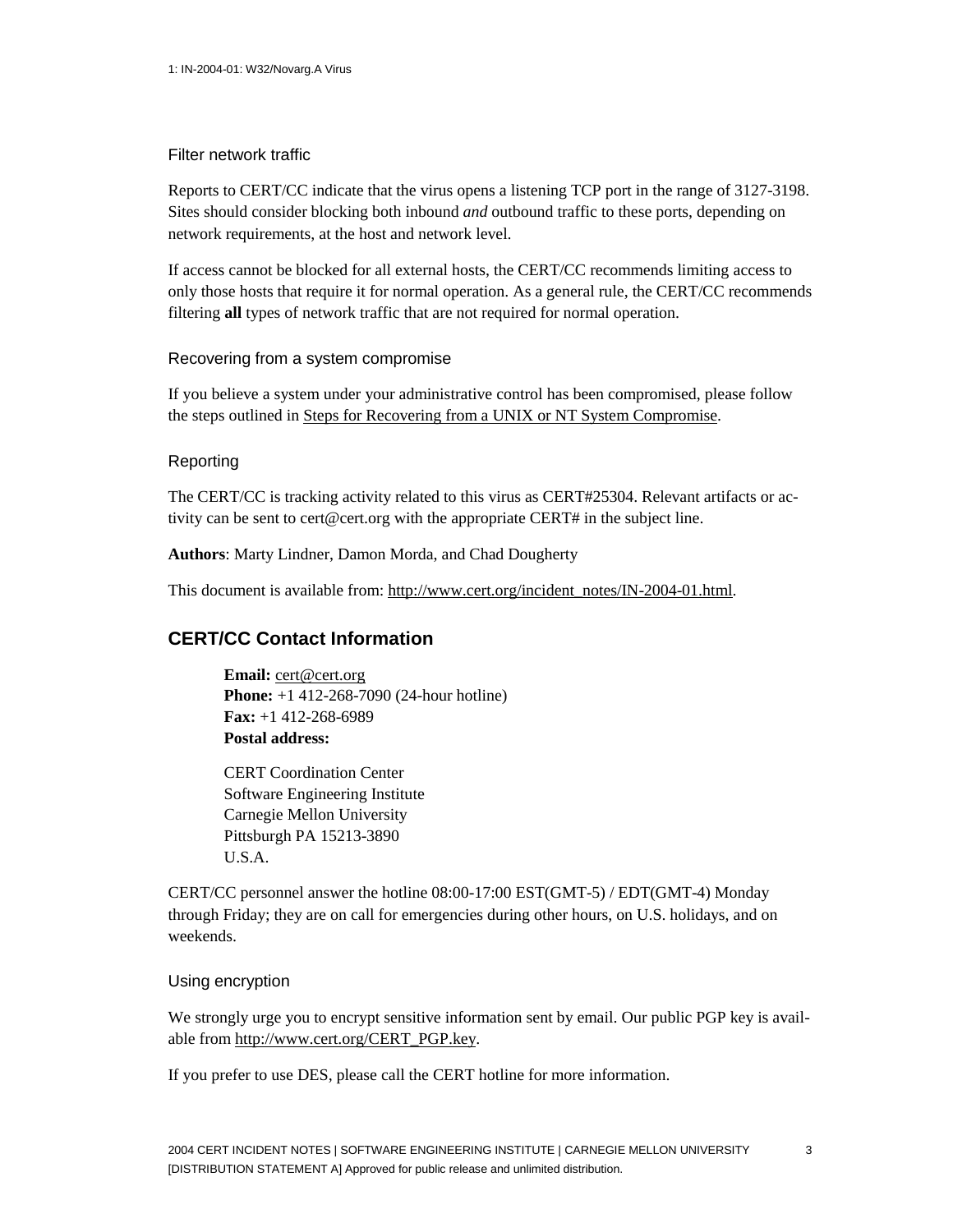#### Getting security information

CERT publications and other security information are available from our website: [http://www.cert.org/.](http://www.cert.org/)

\* "CERT" and "CERT Coordination Center" are registered in the U.S. Patent and Trademark Office.

#### NO WARRANTY

Any material furnished by Carnegie Mellon University and the Software Engineering Institute is furnished on an "as is" basis. Carnegie Mellon University makes no warranties of any kind, either expressed or implied as to any matter including, but not limited to, warranty of fitness for a particular purpose or merchantability, exclusivity or results obtained from use of the material. Carnegie Mellon University does not make any warranty of any kind with respect to freedom from patent, trademark, or copyright infringement.

[Conditions for use, disclaimers, and sponsorship information](http://www.cert.org/legal_stuff.html)

Copyright 2004 Carnegie Mellon University.

Revision History January 27, 2004: Initial Release January 30, 2004: Changed worm references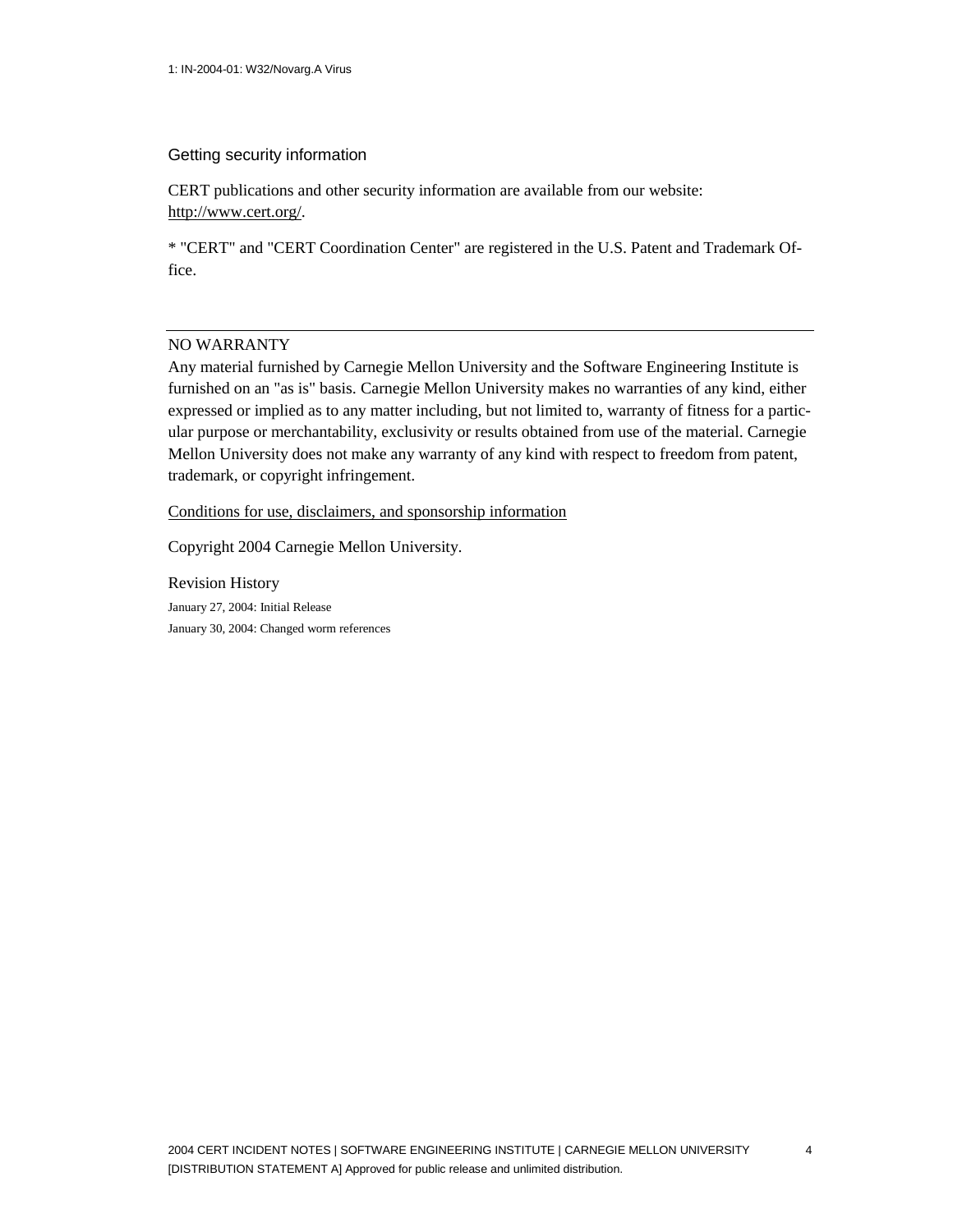## <span id="page-7-0"></span>**2 IN-2004-02: W32/Netsky.B Virus**

Release Date: February 18, 2004 Last Updated: --

#### **Overview**

The CERT/CC has been receiving reports of a new mass-mailing virus known as W32/Netsky.B.

#### **Description**

The W32/Netsky.B virus propagates either as an attachment to an email message or by automatically copying itself to Windows network shares. Upon successful execution, the virus attempts to

- modify various Windows registry values so that the virus is run again upon reboot.
- install a copy of itself in the %Windir%\services.exe, where %Windir% is a variable pointing to the root of the Windows directory on the host.
- collect target email addresses from files with specific extensions on the local system.
- copy itself to particularly-named files within non-CDROM local drives or mapped network shares.
- remove registry keys that were added as a likely result of successful compromise via other recent malicious code, including [W32/Novarg.A](http://www.cert.org/incident_notes/IN-2004-01.html) and [W32/MyDoom.B.](http://www.us-cert.gov/cas/techalerts/TA04-028A.html)

When spreading via email, the virus arrives as an email message with a 22,016-byte attachment that has a filename selected randomly from a fixed list and a double-extension of one of the following combinations:

- .txt
- .rtf
- .doc
- .htm

and

- .com
- .pif
- .scr
- .exe

The attachment may also arrive as a ZIP (.zip) archive.

Some messages containing the virus have had the following characteristics:

```
Subject: (one of the following)
```
- stolen
- fake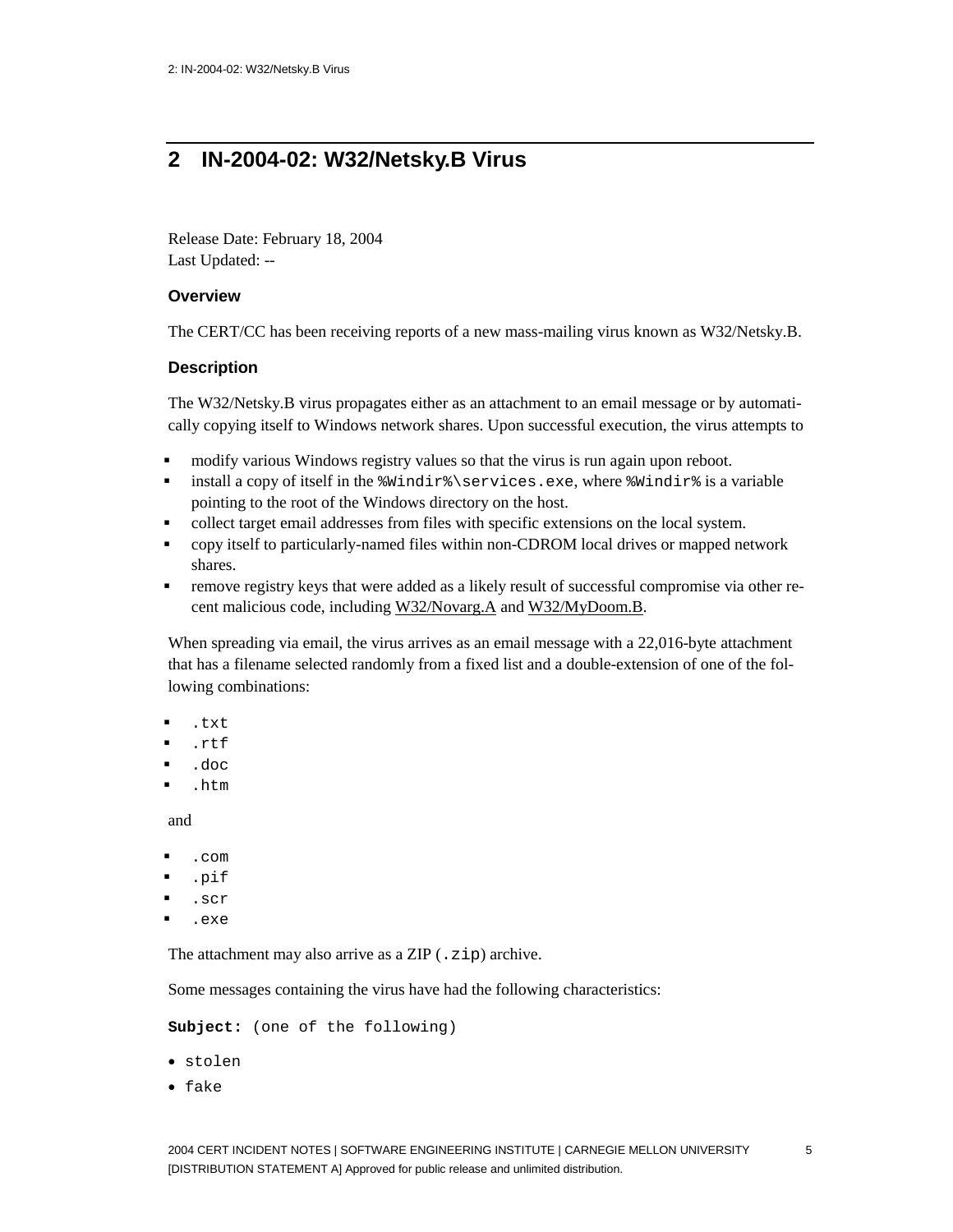- unknown
- something for you
- read it immediately
- warning
- information

```
From: <spoofed>
To: <email address>
```
#### **Body:**

```
(The body has been reported to contain a short message selected ran-
domly from a fixed list.)
```
When spreading via the filesystem, the virus searches non-CDROM drives C: through Z:, including mapped network shares, for any folders containing "Share" or "Sharing" in their name. The virus then copies itself into these folders as a filename selected randomly from a fixed list and containing a double-extension.

As with other malicious code having mass-mailing capabilities, W32/Netsky.B may cause "collateral" denial-of-service conditions in networks where either (a) multiple systems are infected, or (b) large volumes of infected mail are received.

The CERT/CC is continuing to analyze the malicious code and we will update this Incident Note as more information is confirmed.

Anti-virus vendors have developed signatures for and information about W32/Netsky.B:

<http://www.sarc.com/avcenter/venc/data/w32.netsky.b@mm.html>

[http://www.trendmicro.com/vinfo/virusencyclo/de](http://www.trendmicro.com/vinfo/virusencyclo/default5.asp?VName=WORM_NETSKY.B)[fault5.asp?VName=WORM\\_NETSKY.B](http://www.trendmicro.com/vinfo/virusencyclo/default5.asp?VName=WORM_NETSKY.B)

[http://us.mcafee.com/virusInfo/default.asp?id=description&virus\\_k=101034](http://us.mcafee.com/virusInfo/default.asp?id=description&virus_k=101034)

[http://www.f-secure.com/v-descs/netsky\\_b.shtml](http://www.f-secure.com/v-descs/netsky_b.shtml)

<http://www.sophos.com/virusinfo/analyses/w32netskyb.html>

<http://www3.ca.com/virusinfo/virus.aspx?ID=38332>

#### **Solutions**

In addition to following the steps outlined in this section, the CERT/CC encourages home users to review the ["Home Network Security"](http://www.cert.org/tech_tips/home_networks.html) and ["Home Computer Security"](http://www.cert.org/homeusers/HomeComputerSecurity/) documents.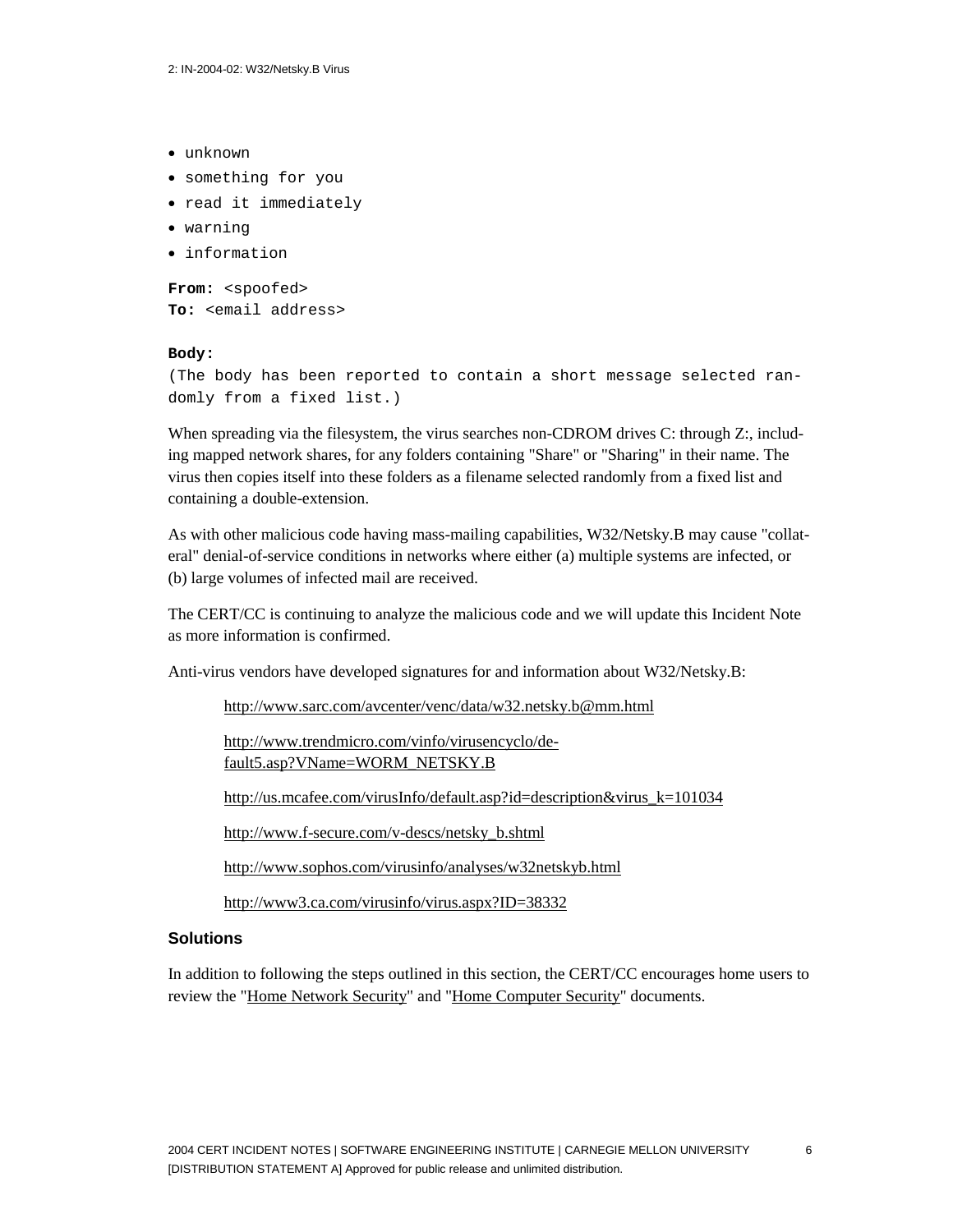#### Run and maintain an anti-virus product

While an up-to-date antivirus software package cannot protect against all malicious code, for most users it remains the best first-line of defense against malicious code attacks. Users may wish to rea[d IN-2003-01](http://www.cert.org/incident_notes/IN-2003-01.html) for more information on anti-virus software and security issues.

Most antivirus software vendors release frequently updated information, tools, or virus databases to help detect and recover from malicious code, including W32/Netsky.B. Therefore, it is important that users keep their antivirus software up to date. The CERT/CC maintains a [partial list](http://www.cert.org/other_sources/viruses.html) of antivirus vendors.

Many antivirus packages support automatic updates of virus definitions. The CERT/CC recommends using these automatic updates when available.

#### Do not run programs of unknown origin

Never download, install, or run a program unless you know it to be authored by a person or company that you trust. Email users should be wary of unexpected attachments, while users of Internet Relay Chat (IRC), Instant Messaging (IM), and file-sharing services should be particularly wary of following links or running software sent to them by other users since these are commonly used methods among intruders attempting to build networks of distributed denial-of-service (DDoS) agents.

#### Recovering from a system compromise

If you believe a system under your administrative control has been compromised, please follow the steps outlined in [Steps for Recovering from a UNIX or NT System Compromise.](http://www.cert.org/tech_tips/win-UNIX-system_compromise.html)

#### Reporting

The CERT/CC is tracking activity related to this virus as CERT#23032. Relevant artifacts or activity can be sent to [cert@cert.org wi](mailto:cert@cert.org)th the appropriate CERT# in the subject line.

#### **Authors**: Chad Dougherty

This document is available from: [http://www.cert.org/incident\\_notes/IN-2004-02.html.](http://www.cert.org/incident_notes/IN-2004-02.html)